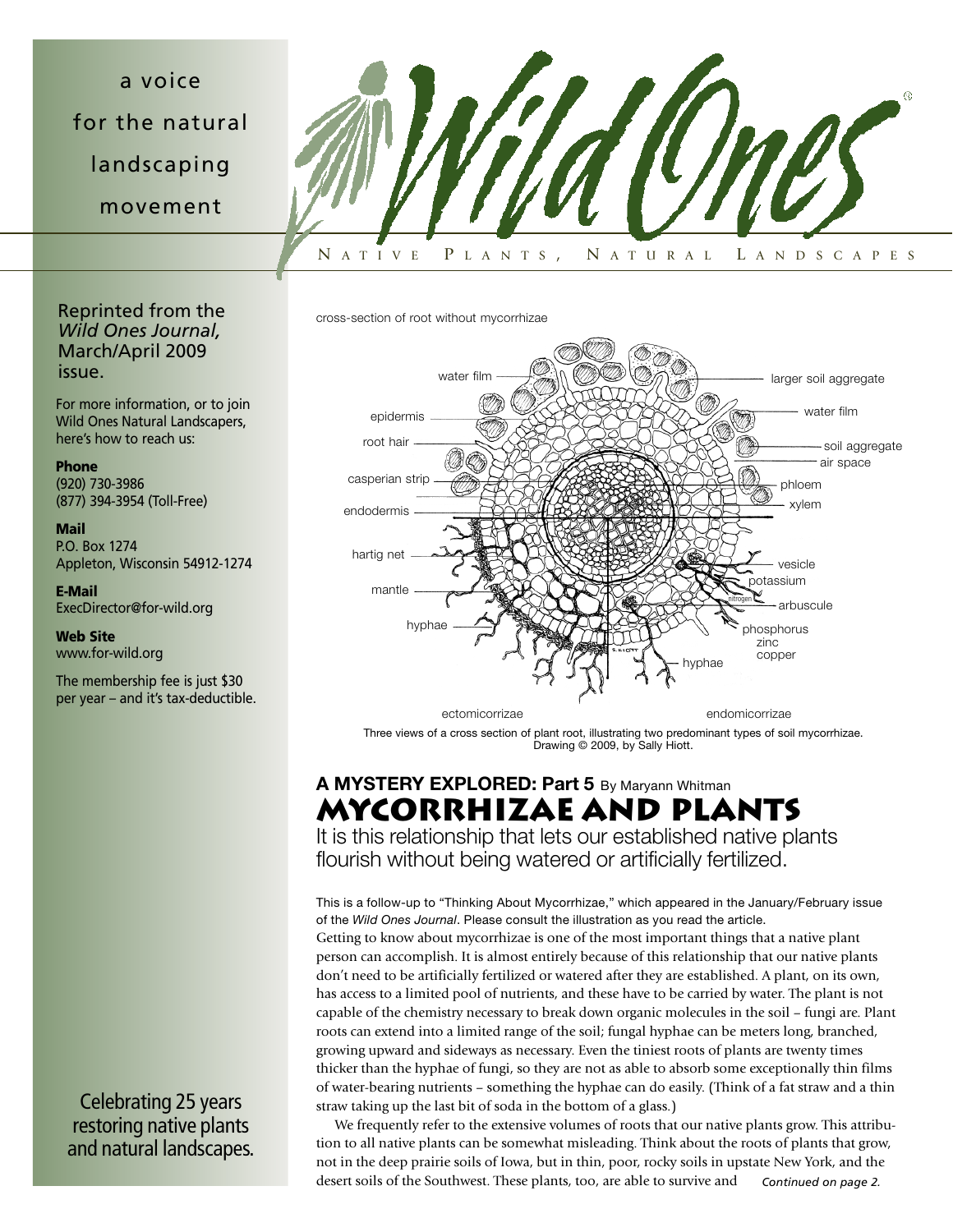

*Continued from page 1.*

prosper because of their relationship with the fungi in the soil. Plants in very rich, moist, organic soils can do without mycorrhizae and in fact often do. Plants that are heavily fertilized can also do without mycorrhizae.

The mycorrhizal fungi, on the other hand, need their relationship with plants in order to have access to the carbon-rich products of photosynthesis. They also survive better through a northern winter if they have live roots available – roots of the sort that our native perennial grasses, trees, and forbs provide. The undisturbed soil that carries no fungicides or other chemicals which can surround our native plants is also a definite plus.

#### **The word is mycorrhiza**

A mycorrhiza is the term for the relationship between a fungus and a green plant. This strange relationship borrows from both partners for its name: "myco" comes from the same Greek root as mycology, the study of mushrooms; the "rhiza" comes from the Greek word for root. (The extra "r" is stuck in to make the word easier to pronounce – a massive failure, I think.)

From evidence in fossil records it seems that mycorrhizae played an integral role in the evolution of land plants. While we are currently aware of seven or eight types of mycorrhizae, the arbuscular mycorrhizae (AM) were actually an ancestral "characteristic" of all land plants – and then came roots. Nevertheless, AM are still around today.

Several orders of fungi are capable of forming AM. One order *(Glomales)*, are the most common, and can be found everywhere on the planet. These fungi form the most frequent type of mycorrhiza. *Ninety percent of all plant families contain arbuscular mycorrhizae species*.

#### **Arbuscular mycorrhizal relationship**

In this type of mycorrhizal relationship the plant root is a habitat for the fungus. In arbuscular mycorrhizae the fungus penetrates into the roots of a plant, growing between the root cells, into the part of the root where the products of photosynthesis, carbohydrates, are stored – the cortex. To exchange nutrients absorbed from the soil for the carbohydrates, the fungal hyphae penetrate the cell walls and grow into tree-like structures called "arbuscules." The plant cells cooperatively accommodate this intrusion. Both plant and fungus maintain their integrity; the cytoplasmic fluids do not comingle – they do not actually "swap spit." It is through this extensive membrane interface that nutrient transfer between plant and fungus occurs, in molecular form. Phosphorus is thought to be the principle nutrient provided, though other micronutrients and even nitrogen can be involved.

## **Ectomycorrhizal relationship**

Another type of mycorrhiza is termed ectomycorrhizal (EM) because of the way it interacts with a plant. A great diversity of

fungal species are capable of forming EM, but, oddly, a relatively small group of plant taxa are involved. While arbuscular mycorrhizae are found in about ninety percent of plant families encompassing grasses, forbs, and some woodies, ectomycorrhizae are found in about ten percent of plant families, and the vast majority of them are woody (almost all the members of the oak and pine families).



Ectomycorrhizal fungi on plant roots, with long, thread-like hyphae extending into the soil. Photo courtesy of Paula Flynn, Iowa State University Extension.

In EM the fungus covers the outside of the plant root with a layer – a mantle of hyphae, that lie in contact with the ectoderm – the absorptive cells of the root, with intermittent hyphal penetrations into the root, between the storage, cortical cell walls. In the case of EM the cortical cells too, may be surrounded by a "fabric" of hyphae called a "Hartig net." The fungus and the plant essentially fuse walls, while maintaining their integrity; the hyphae do not penetrate the plant cell walls. A single tree may be host to dozens of fungal partners on different parts of its root system. The fungal species are not dedicated to single plants. Unlike AM, most EM fungi produce "rhizomorphs" in the soil – thick bundles of many hyphae which have the tensile strength to extend meters into the soil before they branch out into feeder hyphae. Additionally, EM fungi often secrete auxins, growth hormones that can influence direction of root growth and branching.

### **Fungi as decomposers**

The fungi that form ectomycorrhizal relationships, and others that are not mycorrhizal, are evolutionarily newer than arbusculeproducing fungi – and have enzyme systems unknown in plants. These enzymes are capable of breaking down organic matter, and as a result, these fungi predominate in the litter layer. Fungi are the only organisms that are capable of efficiently breaking down lignin in dead wood, into a fluid that they can ingest. When the fungal hyphae die, all these reconstituted nutrients and minerals are released into the soil, feeding other microbiota and ultimately plants. The nutrients may also be taken directly to plants. The value of fungi as decomposers cannot be overstated. Life on this planet would be quite different without them.

So what does all this mean to our native plants? Let's go back to the May/June 2008 issue of the *Journal*, wherein appeared this paragraph: *Continued on page 3.*

Wild Ones Natural Landscapers P.O. Box 1274 • Appleton, Wisconsin 54912-1274 • www.for-wild.org Reprinted from the *Wild Ones Journal,* March/April 2009 issue.